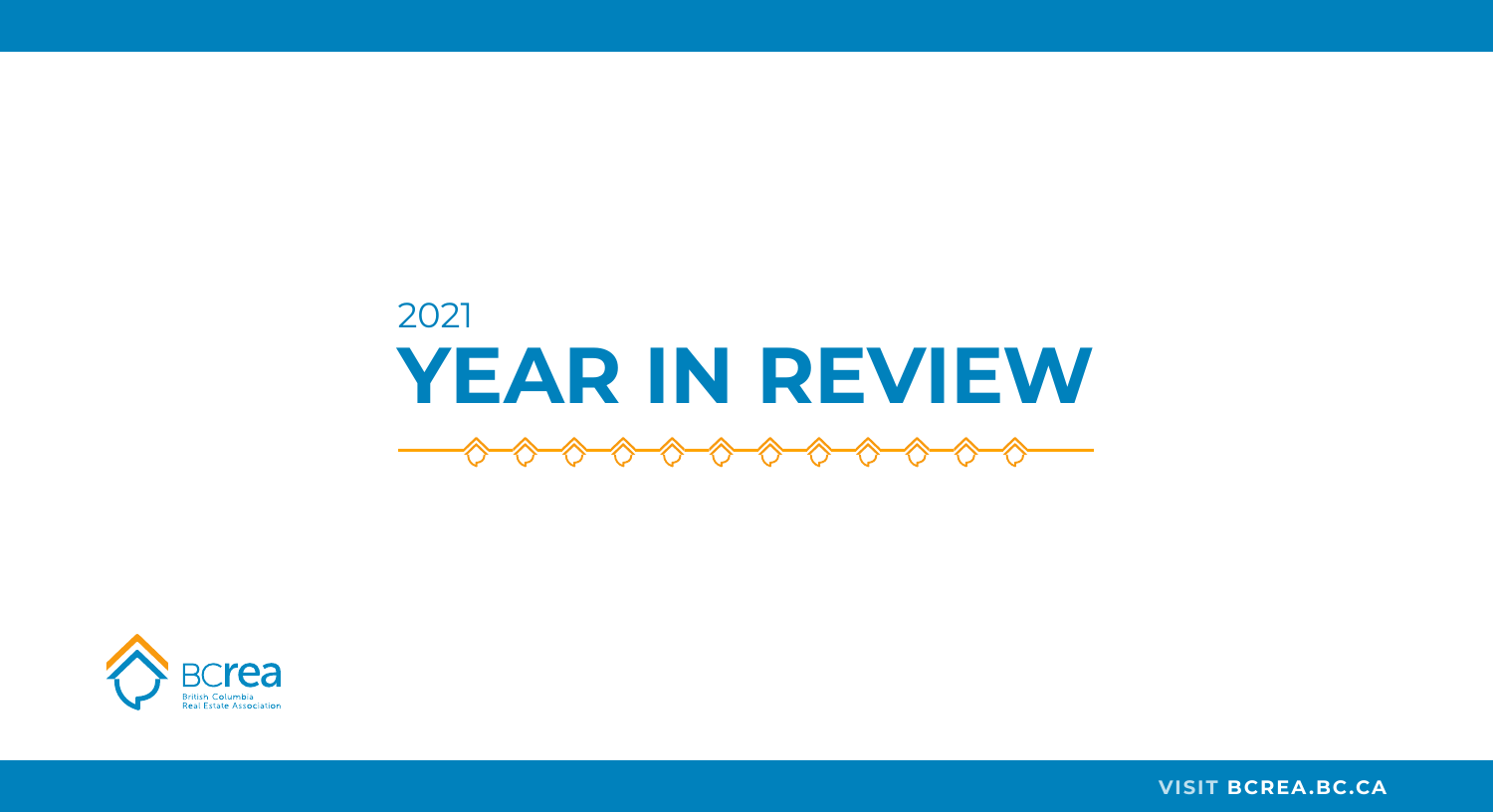2021 was a year of unpredictability across British Columbia. As the COVID-19 pandemic continued to evolve, the threat of climate change was undeniable. For REALTORS®, this meant new challenges in serving their clients' best interests, while also adapting to significant regulatory change and unprecedented market activity. Throughout it all, BCREA worked hard to provide Realtors with the resources and information to navigate a complex world. In 2021, we published more than 62 Economics publications, 29 blog posts on practice issues, created over 36 new Standard Forms toolkits and videos, launched eight new courses and hosted 17 Communities of Practice for managing brokers. We invite you to take a look at our year in review. *Click on months or arrows to navigate.*

BCREA kicked off 2021 with a webinar hosted by Chief Economist Brendon Ogmundson and Chief Executive Officer Darlene K. Hyde. The webinar focused on the 2021 economic outlook and housing forecast. Ogmundson discussed five reasons why the year looked considerably brighter than the previous year and what to expect from the housing market in the months to come.

### **ECONOMICS WEBINAR OFFERS 2021 OUTLOOK**



BCREA WORKED HARD TO PROVIDE REALTORS® WITH RESOURCES AND INFORMATION TO NAVIGATE A COMPLEX WORLD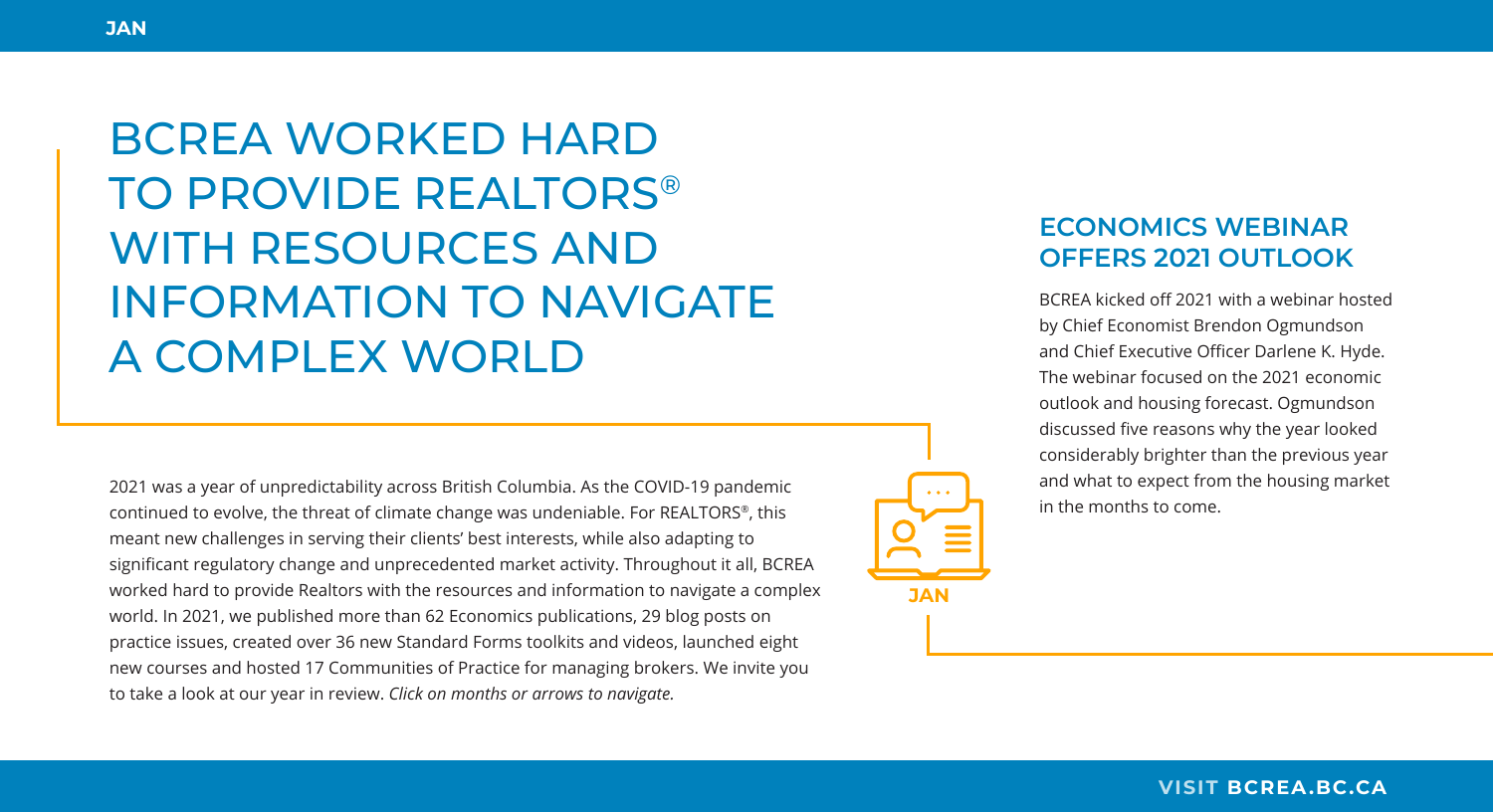More than 920 Realtors registered for our "**[Preserving](https://www.youtube.com/watch?v=_60o7BOIXvk)  [Public Trust During COVID-19](https://www.youtube.com/watch?v=_60o7BOIXvk)**" webinar, which was moderated by global public relations firm Edelman and included a panel of real estate sector experts from member boards, the Real Estate Council of British Columbia and BCREA. Attendees took part in a real-to-life crisis response scenario and came away with a better understanding of how to preserve public trust in challenging situations.

### **+920 REALTORS® ATTEND PUBLIC TRUST WEBINAR**

On February 1, CEO Darlene K. Hyde and Chief Economist Brendon Ogmundson appeared before the Cullen Commission of Inquiry into Money Laundering to represent Realtors' "boots-on-the-ground" perspective. Hyde spoke about the increased anti-money laundering training BCREA has made available to Realtors in recent years, while Ogmundson added an economic perspective as he discussed the impacts of the Speculation and Vacancy Tax, foreign buyers and the difficulty of quantifying money laundering in real estate transactions.

### **BCREA LEADERSHIP ADDRESSES CULLEN COMMISSION**



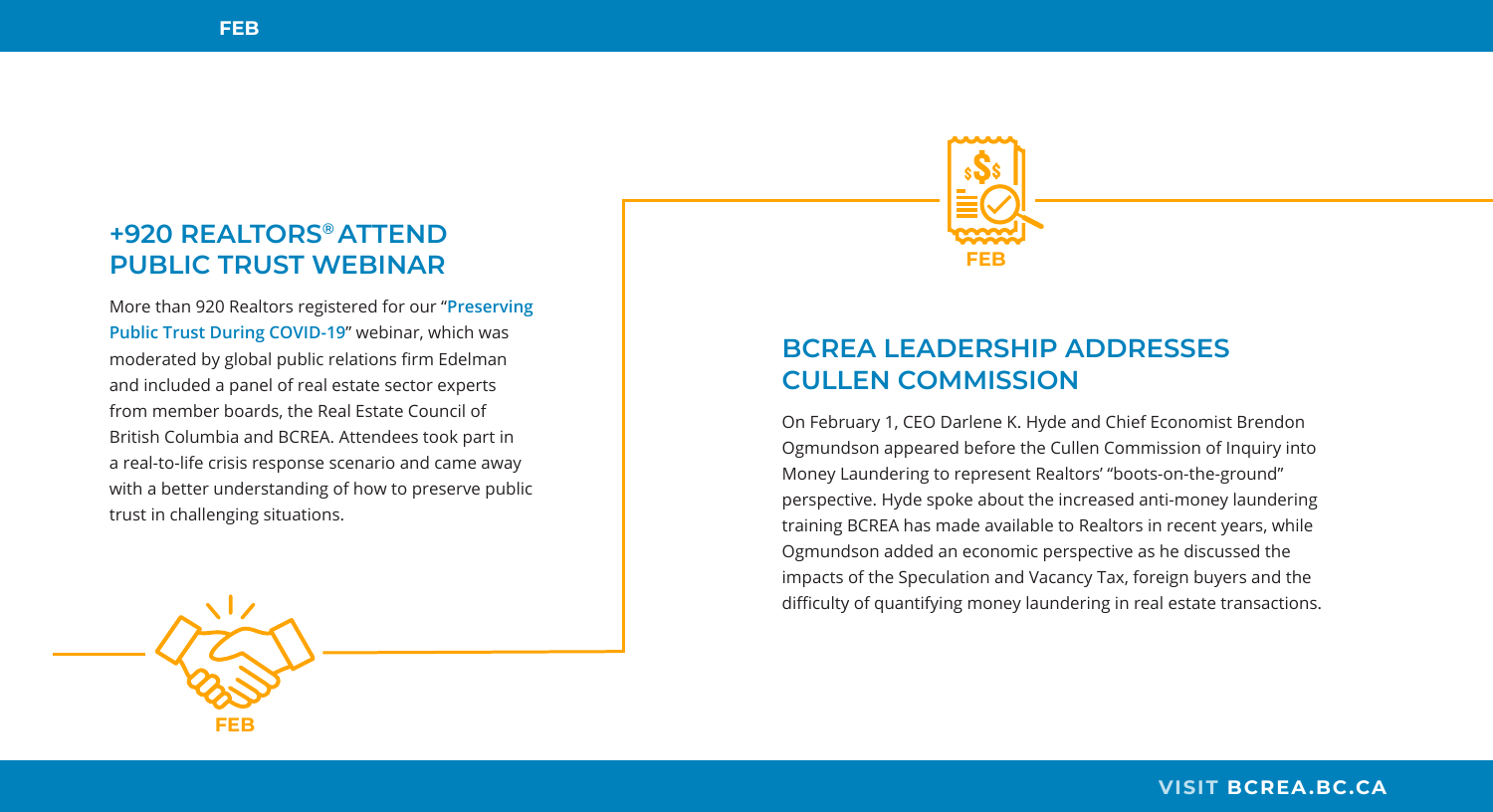BCREA expanded its social media reach by launching an Instagram account with the handle **[@bcrea\\_realtors](https://www.instagram.com/bcrea_realtors/)**. Following a five-day of giveaways campaign for Realtors, our account reached over 1,000 followers in the first month and continues to grow.

### **BCREA EXPANDS SOCIAL MAR MEDIA PRESENCE**

### **SUPPORTING REALTORS® IN MULTIPLE OFFER SCENARIOS**



March saw pandemic-related pent-up demand and low supply drive housing market activity to new heights. As a result, buyers often felt pressured to take risks to clinch the deal. Multiple and subject-free offers were a stressful reality for both consumers and Realtors. BCREA created the **[Multiple Offer Resources](https://secure.realtorlink.ca/naflogin/naflogin.aspx?SiteDomain=www.realtorlink.ca&targetUrl=https%3A%2F%2Fwww.realtorlink.ca%2Fcontent%2Fdam%2Frealtorlink%2Fbc%2Fbcrea%2Ftools-resources%2Fstandard-forms%2FMultiple%2520Offer%2520Resources.pdf)** PDF based on BCREA's course *[Multiple](https://www.bcrea.bc.ca/course-summary/970/multiple-offers-the-strategies-the-tactics-and-the-game-plan/)  [Offers – The Strategies, the Tactics and the Game Plan](https://www.bcrea.bc.ca/course-summary/970/multiple-offers-the-strategies-the-tactics-and-the-game-plan/)* to help Realtors meet these challenges and serve their clients' best interests.

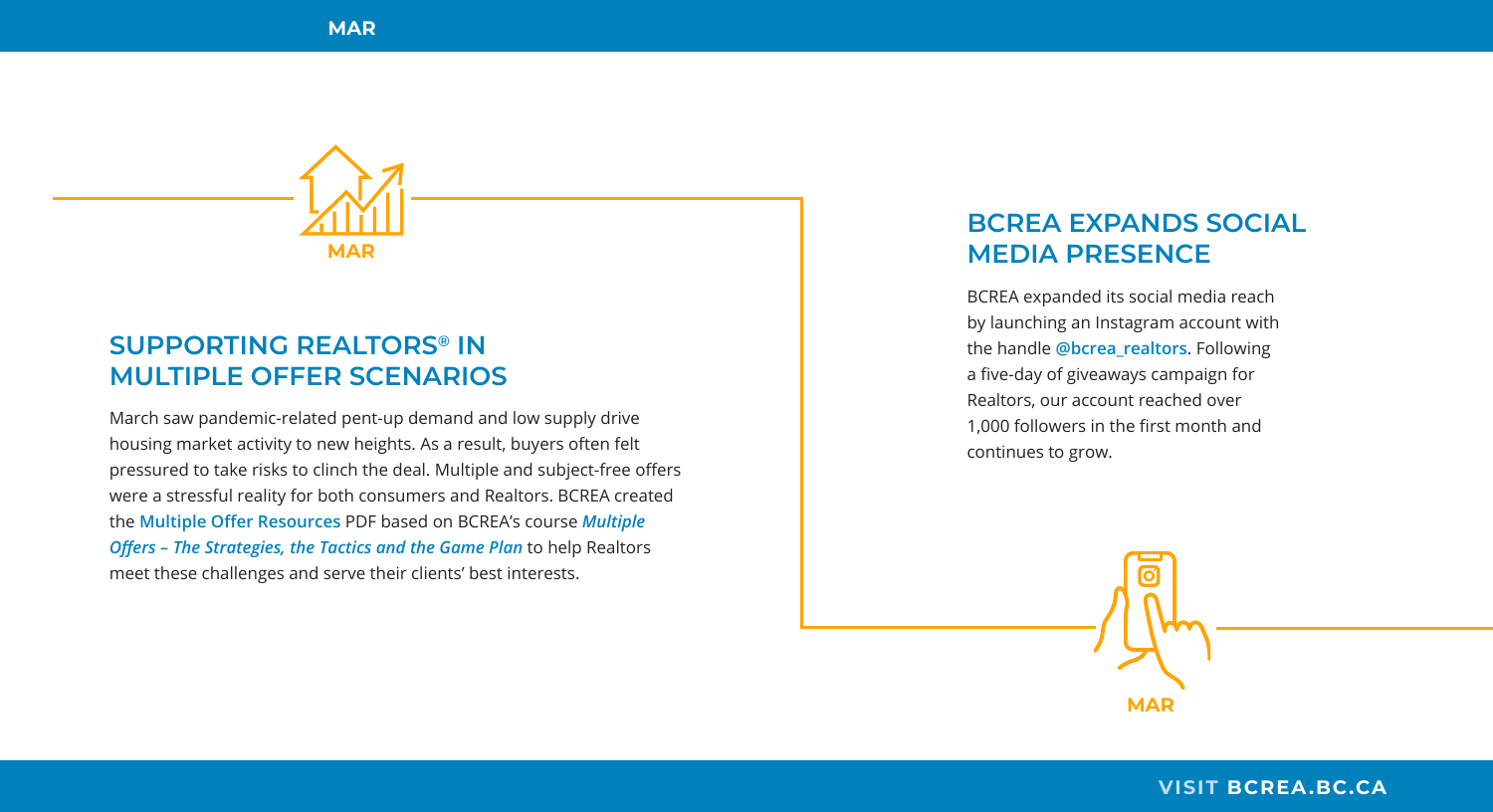### **LOTR BECOMES SEARCHABLE**

On April 30, the Land Owner Transparency Registry (LOTR) became publicly searchable, giving Realtors a new tool to use to meet their anti-money laundering requirements – not to mention more practice changes to adapt to. BCREA supported Realtors with blog posts on how to work with LOTR and a Managing Broker Community of Practice where Shannon Brown-John, Deputy Administrator of LOTR, provided a detailed overview of the registry and answered managing brokers' questions.

### **GOVERNMENT LIAISON DAYS**

More than 80 Realtor delegates from all ten member boards from across BC participated in BCREA's Government Liaison Days in early May. Attendees learned how the government could improve housing supply and energy efficiency in homes while gaining a deeper understanding of BC's political landscape and brushing up on the lobbying skills they would need for successful MLA meetings. In the weeks that followed, delegates attended 31 meetings with MLAs to lobby on issues important to the sector.



**MAY**

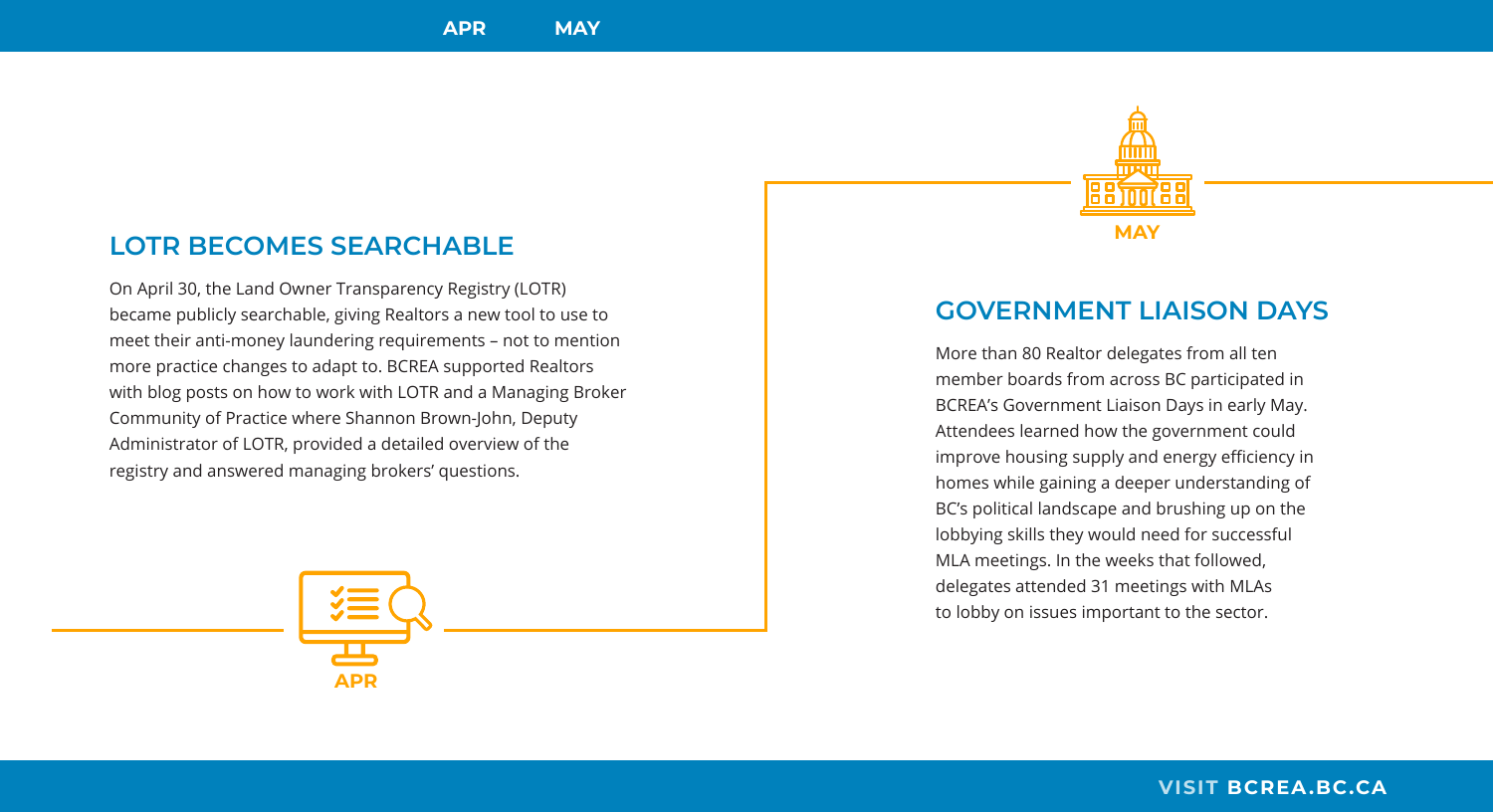The Financial Transactions and Reports Analysis Centre of Canada (FINTRAC) introduced new and revised regulatory amendments on June 1. To help Realtors adapt to these changes, we created a **[gateway page on bcrea.bc.ca](https://www.bcrea.bc.ca/practice-tips/2021-changes-to-your-anti-money-laundering-obligations/)** that included 15 multimedia resources, as well as links to resources from FINTRAC, the Real Estate Council and the Canadian Real Estate Association (CREA). Once the changes were live, BCREA hosted a webinar with CREA CEO Michael Bourque and CREA legal counsel and Chief Privacy Officer Simon Parham.

**HELPING REALTORS® ADAPT TO FINTRAC CHANGES**



In collaboration with the University of British Columbia Okanagan and with financial support from the Real Estate Foundation of British Columbia, BCREA released the *[BC Floodplain Maps Inventory Report](https://www.bcrea.bc.ca/wp-content/uploads/2021-05FloodplainMapsInventory.pdf)*. The report, which highlighted that only 38.5 per cent of BC communities and First Nations have created or updated floodplain maps, is part of BCREA's commitment to helping our communities prepare for the impacts of climate change. The findings of this report were picked up by multiple news outlets when parts of BC were hit by devasting floods later in the year.

### **FLOODPLAIN MAPPING REPORT RELEASED**

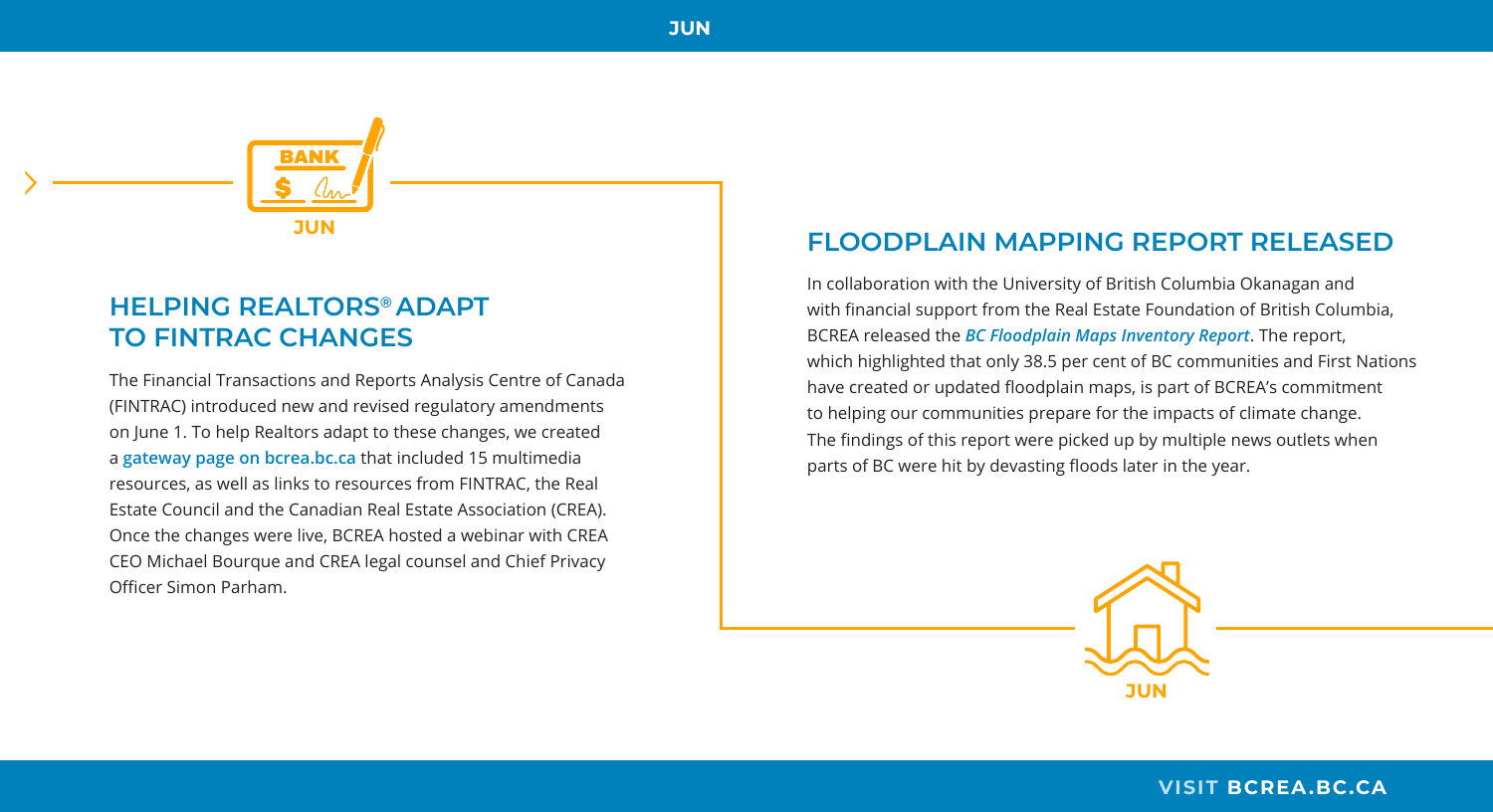### **WILDFIRE RESOURCES HELP REALTORS® NAVIGATE INSURANCE RISKS**

On behalf of BC Realtors, BCREA donated \$20,000 to communities impacted by wildfires. To support Realtors and consumers conducting real estate transactions in areas with active wildfires or areas at risk of wildfires, we published "**[Five Insurance](https://www.bcrea.bc.ca/practice-tips/five-insurance-tips-for-wildfire-season/)  [Tips for Wildfire Season](https://www.bcrea.bc.ca/practice-tips/five-insurance-tips-for-wildfire-season/).**" The article discussed the nuances of securing home insurance for a property at risk of wildfires, such as the difference between getting a quote and a binder from an insurer.

**JUL**

On August 1, the Real Estate Council and the Office of the Superintendent of Real Estate were integrated into the BC Financial Services Authority (BCFSA), resulting in a single regulator for real estate in BC. The integration also meant changes to the Real Estate Services Rules and the *Real Estate Services Act*. To help Realtors adapt to these changes, BCREA produced several resources, including a video briefing from Vice President of Government Relations Trevor Hargreaves, and a managing brokers' Community of Practice session with BCFSA experts.

### **BC FINANCIAL SERVICES AUTHORITY INTEGRATION**

**AUG**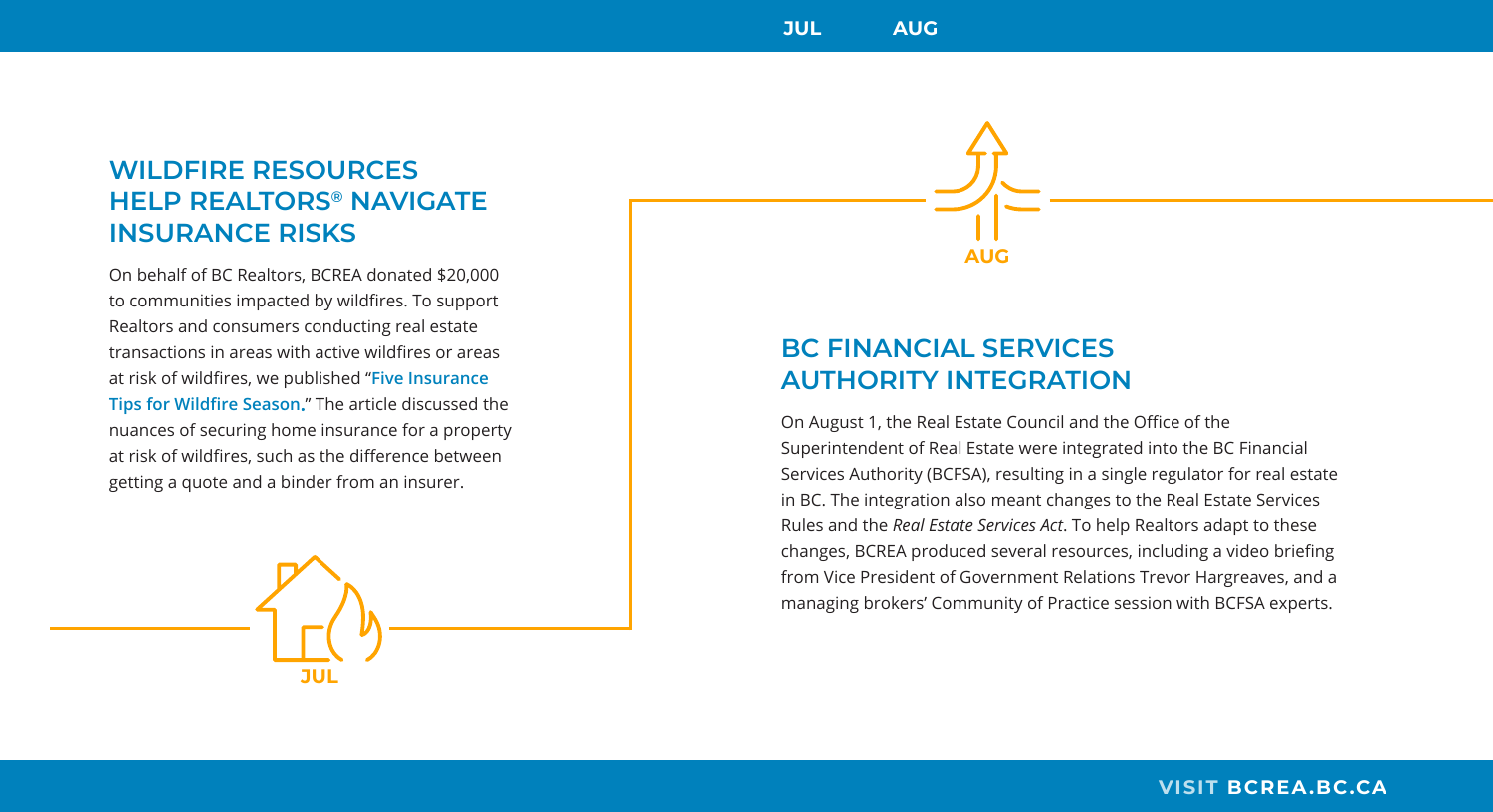Building on the success of the first edition of our online course *[Master Compliance: Anti-Money](https://www.bcrea.bc.ca/course-summary/Mastering-Compliance-Anti-Money-Laundering-Training-for-Brokers-Program/)  [Laundering Training for Brokers](https://www.bcrea.bc.ca/course-summary/Mastering-Compliance-Anti-Money-Laundering-Training-for-Brokers-Program/)*, October saw BCREA launch *Mastering Compliance 2.0*. This updated version incorporated learner feedback and the June FINTRAC rules and guidelines to provide attendees with practical tools and strategies to strengthen brokerage compliance.

### **MASTERING COMPLIANCE 2.0 LAUNCHED**



With COVID-19 infection rates declining and vaccine uptake growing, BCREA and member board leadership welcomed the opportunity to come together for an in-person strategic planning session. Over two days, leadership reviewed Realtor, managing broker, member board and consumer research to identify the priorities that would guide the drafting of BCREA's 2022-2024 strategic plan. BCREA's Board of Directors also officially began the search for a new Chief Executive Officer, following current CEO Darlene K. Hyde's announced retirement plans earlier in 2021.

### **STRATEGIC PLANNING GETS UNDERWAY**

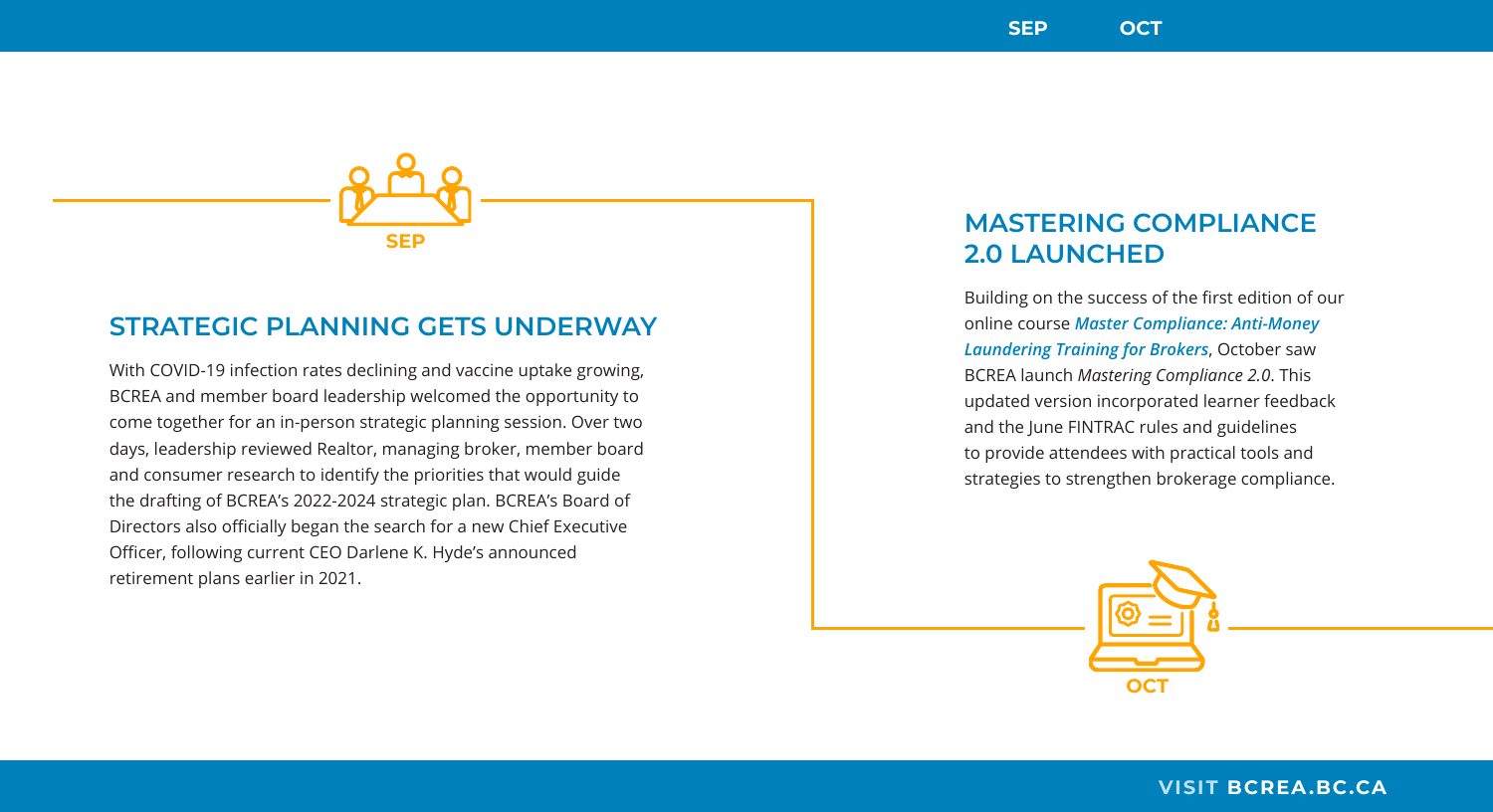

November saw a second launch with the release of a new course called *Economics for REALTORS®[: How to Apply Economic Data and Trends to Help](https://www.bcrea.bc.ca/course-summary/Economics-for-REALTORS-How-to-Apply-Economic-Data-and-Trends-to-Help-Your-Clients/)  [Your Clients](https://www.bcrea.bc.ca/course-summary/Economics-for-REALTORS-How-to-Apply-Economic-Data-and-Trends-to-Help-Your-Clients/)*. Developed by BCREA's Economics team, this new, online selfpaced course is worth two PDP hours and discusses economic factors that affect housing supply and demand, the impact of government policies on real estate markets, and refers learners to reports that provide up-to-date information. It also illustrates how the real estate market interacts with the broader economy, using real-world data Realtors can directly relate to their profession.

With input from Realtors, managing brokers and other industry stakeholders, BCREA released 11 new standard forms and schedules and more than 60 form revisions as part of the of the 2021 Standards Forms launch. BCREA hosted a Managing Broker Community of Practice on the form changes and provided Realtors with a **[pre-launch](https://secure.realtorlink.ca/naflogin/naflogin.aspx?SiteDomain=www.realtorlink.ca&targetUrl=https%3A%2F%2Fwww.realtorlink.ca%2Fcontent%2Fdam%2Frealtorlink%2Fbc%2Fbcrea%2Ftools-resources%2Fstandard-forms%2FBCREAStandardFormsNov2021PreLaunchPackage.pdf)  [package](https://secure.realtorlink.ca/naflogin/naflogin.aspx?SiteDomain=www.realtorlink.ca&targetUrl=https%3A%2F%2Fwww.realtorlink.ca%2Fcontent%2Fdam%2Frealtorlink%2Fbc%2Fbcrea%2Ftools-resources%2Fstandard-forms%2FBCREAStandardFormsNov2021PreLaunchPackage.pdf)** that included advanced copies of all the new and revised forms with guides to support their use. Following the launch, more than 1,400 Realtors took part in a webinar to get real-time answers to any remaining questions. In 2021, BCREA also released more than 25 consumer and Realtor videos and added additional toolkits to the Standards Forms Resource Centre.

### **11 NEW FORMS; +60 REVISIONS IN STANDARD FORMS RELEASE**

### **NEW ECONOMICS COURSE GIVES REALTORS® INSIGHT INTO MARKET DYNAMICS**

**NOV**